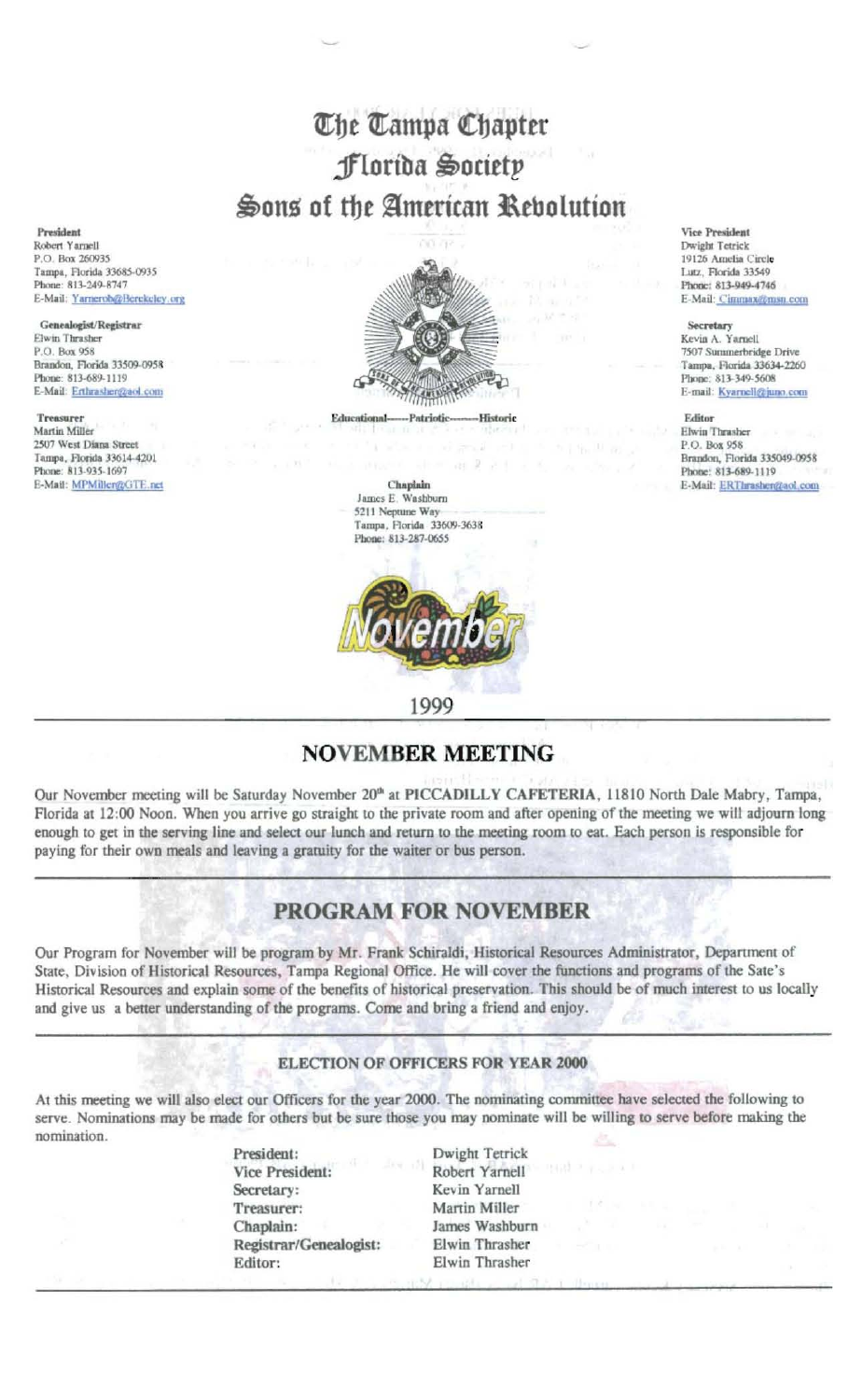|                                                                   |                                                    | DUES FOR YEAR 2000                                                                                             |
|-------------------------------------------------------------------|----------------------------------------------------|----------------------------------------------------------------------------------------------------------------|
|                                                                   |                                                    | Your dues for the year 2000 must be paid by December 31" 1999. They are as follows:<br><b>SCRIPTORS BOTTON</b> |
| Friday off a car                                                  | National:<br>Chapter:                              | \$ 20.00<br>State0111110d1次 ni\$20,0011月 3d1 10 a110全<br>\$10.00                                               |
|                                                                   | Total:<br>Optional:                                | \$50.00<br>For State endowment fund.<br>\$3.65                                                                 |
| Please make checks Payable to The Tampa Chapter, SAR and mail to: | Martin Miller, Secretary<br>2507 West Diana Street | Tampa, Florida 33614-4201                                                                                      |

**President Robert Yarnell** 

I read in a story in the Brandon Shopper that our President is Chairman of the Historical Resources Review Board and was presenting a plaque for a building in Brandon. Our President is not only a history teacher at Berkeley but very active in a member of a number Historical Societies as well as The Sons of the American Revolution. We are indeed fortunate to have him as a member of our Chapter.



October Picnic Tampa Chapter, SAR & Fort Brooke Chapter CAR At Lettuce Lake Park October 1999 From left to right CAR Mrs. Smith, Fort Brook Chapter President Thomas Smith, CAR Ashley Steinbacher, CAR Kelly Herreid, CAR Dr. Charlene Herreid, and CAR Christine Herreid.



Tampa Chapter SAR & Fort Brooke Chapter CAR Picnic

Left to right: Compatriot Martin Miller, Compatriot Dr. James Chambers, Janet Tetrick, Vice President Dwight Tetrick, President Robert Yarnell, Jack Bolen, June Bolen, Compatriot Barrett Rich IV, CAR Kelly Herreid, CAR Mrs. Smith, CAR Ashley Steinbacher, CAR Dr. Charlene Herreid, & Fort Brooke Chapter CAR President Thomas Smith.

Bottom row: Secretary Kevin Yarnell, CAR Barry (Bear) Marler, & CAR Christine Herreid. Left standing taking picture: CAR Mini Marler.